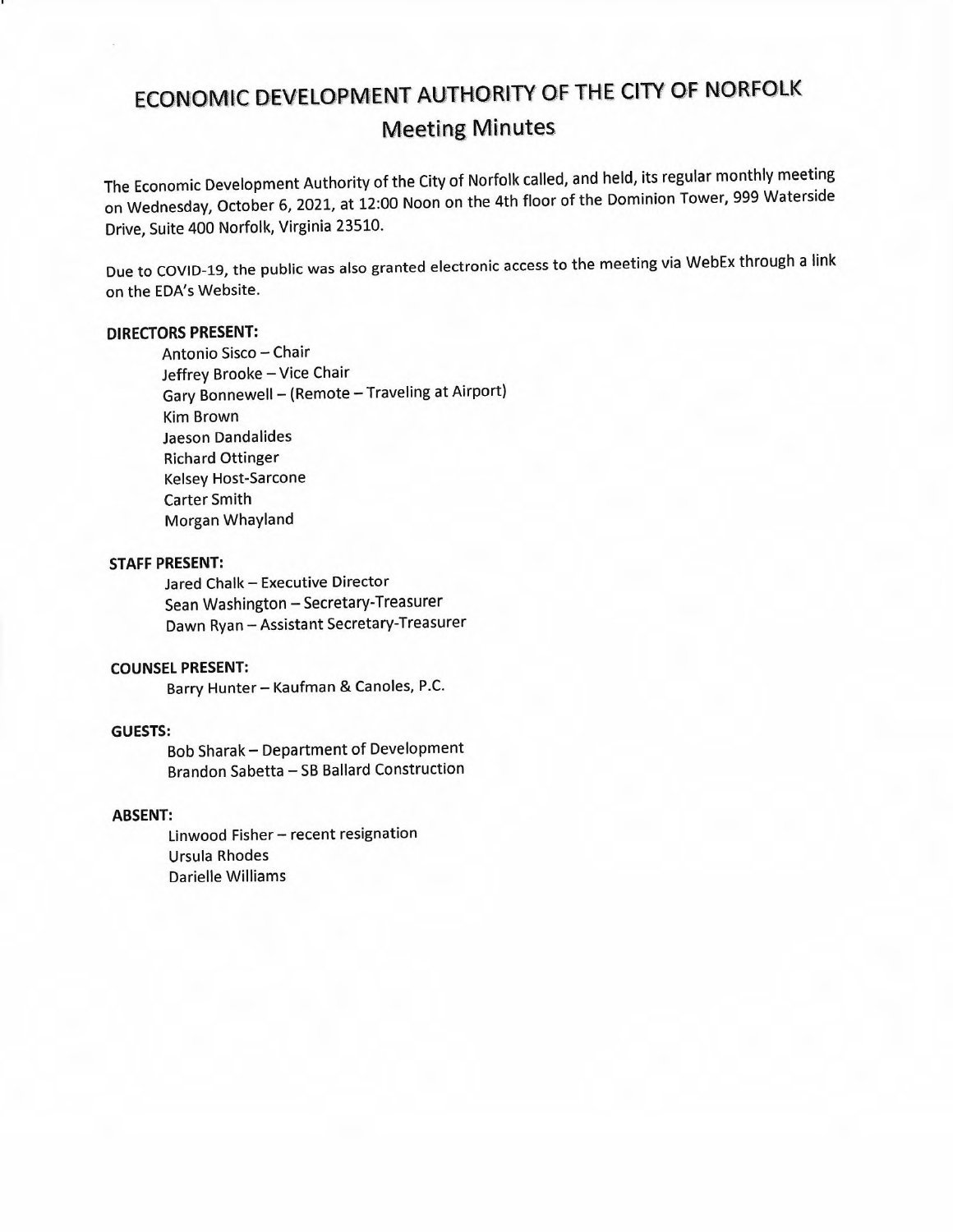# MEETING CALLED TO ORDER

Chairman Sisco called the meeting to order at 12:12 PM and thanked staff and directors present for attending.

#### AGENDA OVERVIEW

The Chairman started the meeting by requesting all staff and directors, including the two newest appointees, to introduce themselves.

The Chairman then entertained a motion for remote participation by director Bonnewell. The motion was made by Mr. Brooke, seconded by Mr. Ottinger, and unanimously approved. Vote 7-0-0.

The Chairman mentioned that Mr. Fisher had recently resigned from the Board due to health issues and that director Smith had been asked to assume Mr. Fisher's position on the CAP committee.

#### OLD BUSINESS/BRIEFING

Chairman Sisco entertained a motion for approval of the minutes of the September 1, 2021, Board meeting. Mr. Brooke moved to approve the minutes and Ms. Brown seconded the motion. The minutes were approved by a vote of 7-0-2, with two abstentions by Mr. Sisco and Mr. Ottinger.

Director Dandalides joined the meeting at 12:17 PM.

# NEW BUSINESS / UPDATES

Mr. Chalk updated the directors on the following items: (i) The Virginia Economic Developers Association (VEDA) Conference (which was held in Norfolk this year); (ii) the Virginia Economic Development Partnership (VEDP) (they are focusing on "Mega Sites", that have launched the Virginia Talent Accelerator Program, and they have created the first comprehensive international trade strategic plan); (iii) Metronet (they are starting in Sewells Point and will likely have customers by the first quarter of 2022); (iv) the offshore wind market; (v) Lambert's Point Docks; (vi) the IEDC Conference (one silver award for Norfolk Works — talent development and retention and a gold award for Norfolk Innovation corridor — Public-Private Partnerships); and (vii) Military Circle Mall. (Attachment #1)